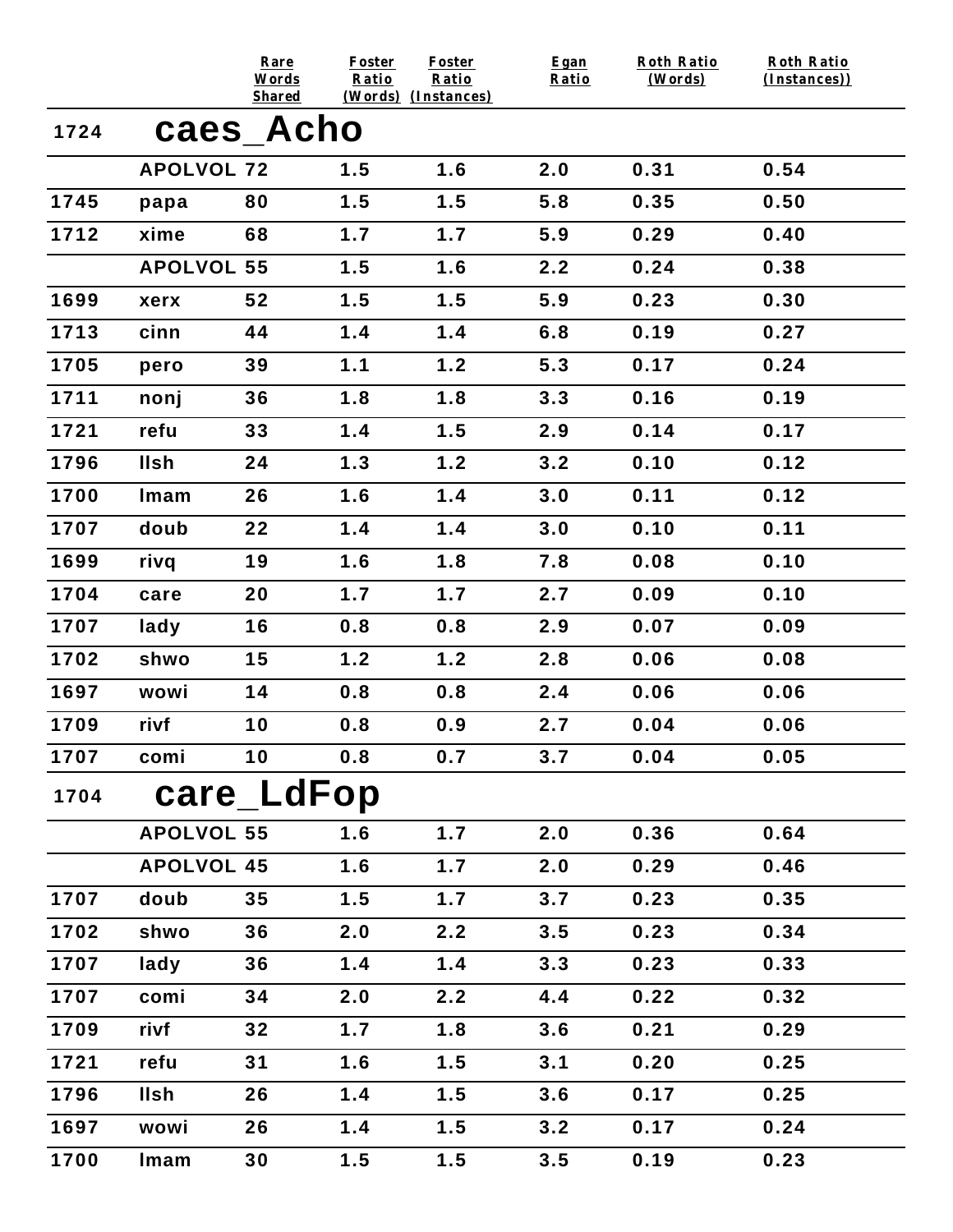|      |                   | Rare<br>Words | <b>Foster</b><br>Ratio | <b>Foster</b><br>Ratio | Egan<br>Ratio | <b>Roth Ratio</b><br>(Words) | <b>Roth Ratio</b><br>(Instances)) |
|------|-------------------|---------------|------------------------|------------------------|---------------|------------------------------|-----------------------------------|
|      |                   | <b>Shared</b> |                        | (Words) (Instances)    |               |                              |                                   |
| 1711 | nonj              | 24            | 1.2                    | 1.2                    | 3.1           | 0.16                         | 0.20                              |
| 1712 | xime              | 18            | 1.3                    | 1.3                    | 5.4           | 0.12                         | 0.16                              |
| 1699 | xerx              | 19            | 1.2                    | 1.1                    | 4.6           | 0.12                         | 0.14                              |
| 1705 | pero              | 14            | 1.0                    | 1.0                    | 5.5           | 0.09                         | 0.13                              |
| 1724 | caes              | 14            | 1.0                    | 1.0                    | 4.8           | 0.09                         | 0.12                              |
| 1699 | rivq              | 13            | 1.3                    | 1.3                    | 8.0           | 0.08                         | 0.10                              |
| 1707 |                   | comi_Cel      |                        |                        |               |                              |                                   |
|      | <b>APOLVOL 77</b> |               | 1.4                    | 1.4                    | 1.7           | 0.30                         | 0.46                              |
|      | <b>APOLVOL 66</b> |               | 1.5                    | 1.6                    | 2.0           | 0.25                         | 0.40                              |
| 1709 | rivf              | 59            | 1.7                    | 1.7                    | 4.0           | 0.23                         | 0.32                              |
| 1707 | doub              | 56            | 1.5                    | 1.5                    | 3.2           | 0.22                         | 0.29                              |
| 1707 | lady              | 54            | 1.6                    | 1.6                    | 2.8           | 0.21                         | 0.27                              |
| 1697 | wowi              | 53            | 1.6                    | 1.5                    | 2.8           | 0.20                         | 0.26                              |
| 1796 | <b>Ilsh</b>       | 46            | 1.4                    | 1.5                    | 3.3           | 0.18                         | 0.25                              |
| 1700 | Imam              | 48            | 1.5                    | 1.5                    | 3.7           | 0.19                         | 0.25                              |
| 1721 | refu              | 46            | 1.4                    | 1.5                    | 3.1           | 0.18                         | 0.24                              |
| 1702 | shwo              | 44            | 1.7                    | 1.7                    | 3.2           | 0.17                         | 0.23                              |
| 1704 | care              | 44            | 1.6                    | 1.5                    | 3.0           | 0.17                         | 0.19                              |
| 1705 | pero              | 36            | 1.9                    | 1.9                    | 5.0           | 0.14                         | 0.18                              |
| 1724 | caes              | 32            | 1.4                    | 1.4                    | 5.1           | 0.12                         | 0.17                              |
| 1699 | xerx              | 32            | 1.3                    | 1.5                    | 5.6           | 0.12                         | 0.17                              |
| 1711 | nonj              | 40            | 1.4                    | 1.2                    | 2.9           | 0.15                         | 0.17                              |
| 1699 | rivq              | 33            | 1.8                    | 1.8                    | 9.0           | 0.13                         | 0.16                              |
| 1712 | xime              | 25            | 1.3                    | 1.3                    | 5.1           | 0.10                         | 0.13                              |
| 1713 | cinn              | 20            | 1.2                    | 1.2                    | 7.0           | 0.08                         | 0.12                              |
| 1702 | scho              | 14            | 1.7                    | 1.6                    | 7.1           | 0.05                         | 0.06                              |
| 1707 | doub_At           |               |                        |                        |               |                              |                                   |
|      | <b>APOLVOL 58</b> |               | 1.2                    | 1.1                    | 1.5           | 0.29                         | 0.45                              |
| 1707 | lady              | 60            | 1.7                    | 1.7                    | 3.2           | 0.30                         | 0.41                              |
|      | <b>APOLVOL 54</b> |               | 1.5                    | 1.4                    | 1.8           | 0.27                         | 0.40                              |
| 1700 | Imam              | 47            | 1.7                    | 1.6                    | 3.6           | 0.24                         | 0.28                              |
| 1724 | caes              | 34            | 1.7                    | 1.7                    | 6.3           | 0.17                         | 0.26                              |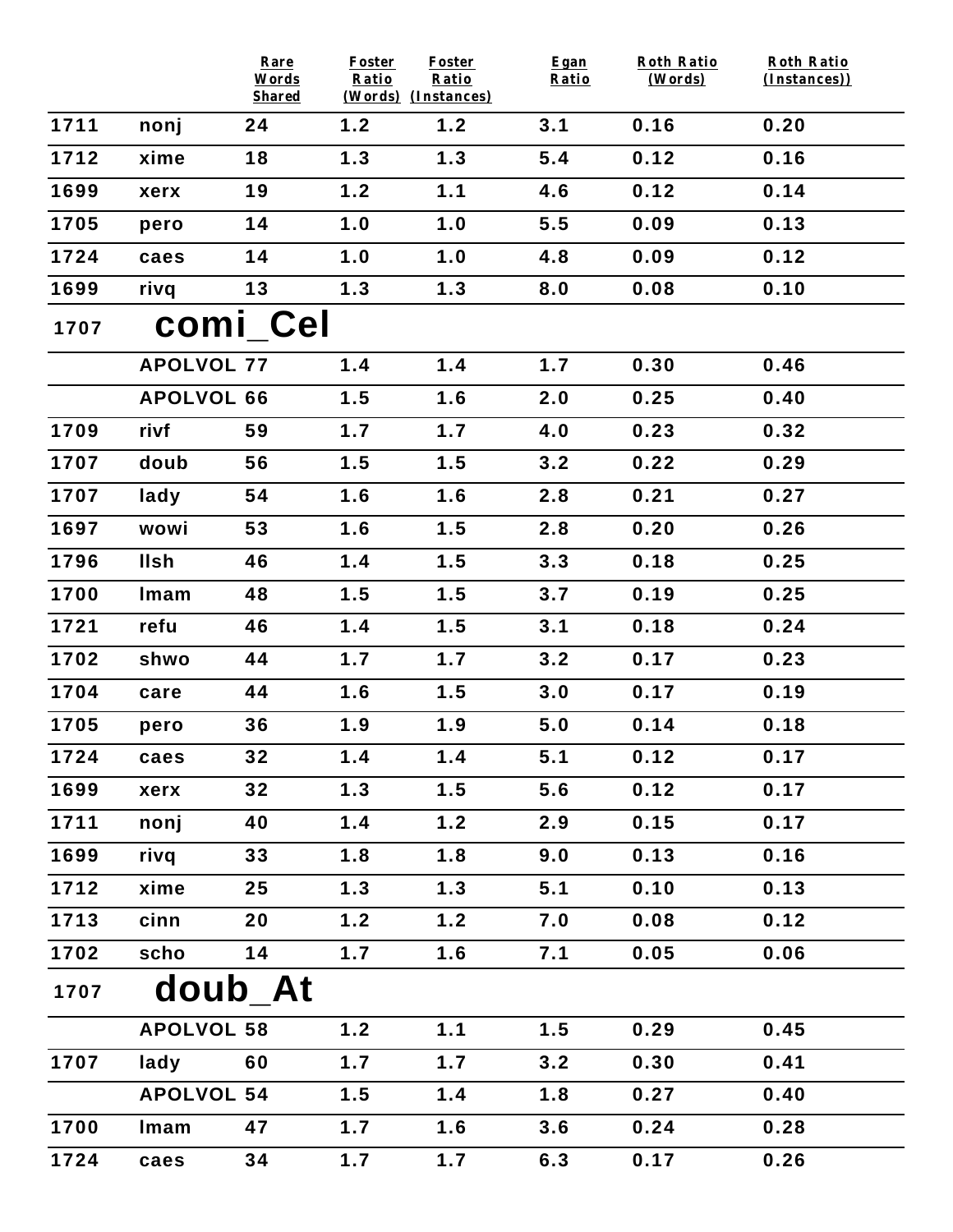|      |                   | Rare<br>Words      | Foster<br>Ratio     | <b>Foster</b><br>Ratio | Egan<br>Ratio | <b>Roth Ratio</b><br>(Words) | <b>Roth Ratio</b><br>(Instances)) |
|------|-------------------|--------------------|---------------------|------------------------|---------------|------------------------------|-----------------------------------|
|      |                   | <b>Shared</b>      | (Words) (Instances) |                        |               |                              |                                   |
| 1702 | shwo              | 37                 | 1.4                 | 1.2                    | 3.0           | 0.19                         | 0.24                              |
| 1712 | xime              | 39                 | 2.0                 | 1.9                    | 5.0           | 0.20                         | 0.23                              |
| 1796 | <b>IIsh</b>       | 36                 | 1.2                 | 1.1                    | 3.1           | 0.18                         | 0.22                              |
| 1711 | nonj              | 35                 | 1.3                 | 1.3                    | 3.1           | 0.18                         | 0.22                              |
| 1697 | wowi              | 35                 | 1.2                 | 1.1                    | 2.6           | 0.18                         | 0.21                              |
| 1704 | care              | 33                 | 1.3                 | 1.2                    | 2.9           | 0.17                         | 0.19                              |
| 1699 | xerx              | 28                 | 1.2                 | 1.2                    | 5.7           | 0.14                         | 0.19                              |
| 1713 | cinn              | 24                 | 1.6                 | 1.7                    | 6.0           | 0.12                         | 0.18                              |
| 1699 | rivq              | 19                 | 1.1                 | 0.9                    | 7.0           | 0.10                         | 0.11                              |
| 1702 | scho              | 12                 | 1.6                 | 1.4                    | 7.8           | 0.06                         | 0.06                              |
| 1707 |                   | lady_LdGeo         |                     |                        |               |                              |                                   |
|      | <b>APOLVOL 97</b> |                    | 1.7                 | 1.7                    | 1.8           | 0.36                         | 0.59                              |
|      | <b>APOLVOL 79</b> |                    | 1.6                 | 1.5                    | 1.8           | 0.29                         | 0.40                              |
| 1700 | Imam              | 60                 | 1.8                 | 1.9                    | 3.9           | 0.22                         | 0.30                              |
| 1702 | shwo              | 57                 | 1.7                 | 1.8                    | 3.4           | 0.21                         | 0.29                              |
| 1709 | rivf              | 60                 | 1.7                 | 1.6                    | 3.6           | 0.22                         | 0.28                              |
| 1704 | care              | 59                 | 1.7                 | 1.6                    | 3.5           | 0.22                         | 0.28                              |
| 1745 | papa              | 55                 | 1.7                 | 1.7                    | 4.7           | 0.20                         | 0.28                              |
| 1697 | wowi              | 54                 | 1.4                 | 1.5                    | 2.8           | 0.20                         | 0.26                              |
| 1707 | doub              | 48                 | 1.1                 | 1.2                    | 3.7           | 0.18                         | 0.26                              |
| 1705 | pero              | 46                 | 1.5                 | 1.6                    | 5.6           | 0.17                         | 0.25                              |
| 1711 | nonj              | 50                 | 1.4                 | 1.2                    | 3.1           | 0.19                         | 0.23                              |
| 1699 | xerx              | 46                 | 1.6                 | 1.6                    | 5.3           | 0.17                         | 0.22                              |
| 1796 | <b>IIsh</b>       | 47                 | 1.2                 | 1.2                    | 3.3           | 0.17                         | 0.21                              |
| 1724 | caes              | 41                 | 1.3                 | 1.3                    | 4.9           | 0.15                         | 0.20                              |
| 1707 | comi              | 38                 | 1.3                 | 1.3                    | 4.0           | 0.14                         | 0.18                              |
| 1712 | xime              | 36                 | 1.2                 | 1.2                    | 4.9           | 0.13                         | 0.16                              |
| 1713 | cinn              | 29                 | 1.3                 | 1.4                    | 5.7           | 0.11                         | 0.14                              |
| 1699 | rivq              | 20                 | 1.3                 | 1.2                    | 8.6           | 0.07                         | 0.09                              |
| 1702 | scho              | 13                 | 1.4                 | 1.8                    | 11.5          | 0.05                         | 0.08                              |
| 1696 |                   | <b>IIsh SirNov</b> |                     |                        |               |                              |                                   |
|      | <b>APOLVOL 44</b> |                    | 1.4                 | 1.5                    | 2.1           | 0.33                         | 0.61                              |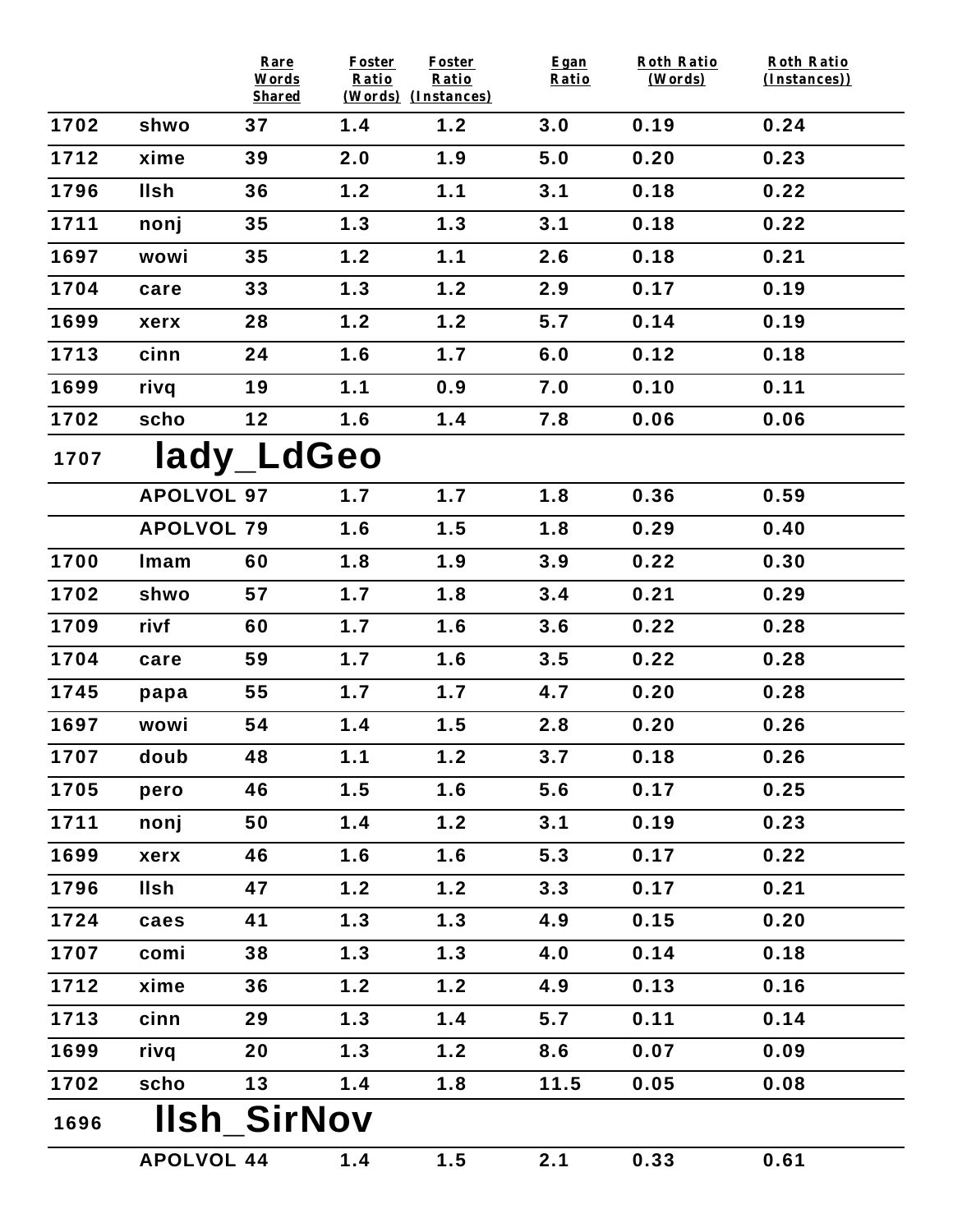|      |                   | Rare<br>Words | <b>Foster</b><br>Ratio | <b>Foster</b><br>Ratio | Egan<br>Ratio | <b>Roth Ratio</b><br>(Words) | <b>Roth Ratio</b><br>(Instances)) |
|------|-------------------|---------------|------------------------|------------------------|---------------|------------------------------|-----------------------------------|
|      |                   | <b>Shared</b> |                        | (Words) (Instances)    |               |                              |                                   |
|      | <b>APOLVOL 33</b> |               | 1.3                    | 1.3                    | 2.1           | 0.25                         | 0.40                              |
| 1697 | wowi              | 34            | 1.3                    | 1.3                    | 3.5           | 0.25                         | 0.37                              |
| 1700 | Imam              | 32            | 1.4                    | 1.3                    | 4.7           | 0.24                         | 0.31                              |
| 1707 | doub              | 25            | 1.1                    | 1.1                    | 3.2           | 0.19                         | 0.24                              |
| 1721 | refu              | 25            | 1.4                    | 1.3                    | 3.1           | 0.19                         | 0.23                              |
| 1707 | lady              | 22            | 0.9                    | 0.9                    | 3.0           | 0.16                         | 0.21                              |
| 1702 | shwo              | 20            | 1.0                    | 1.1                    | 3.5           | 0.15                         | 0.20                              |
| 1699 | xerx              | 20            | 0.9                    | 0.9                    | 5.5           | 0.15                         | 0.19                              |
| 1724 | caes              | 20            | 1.1                    | 1.0                    | 4.6           | 0.15                         | 0.19                              |
| 1702 | scho              | 14            | 1.7                    | 2.1                    | 14.3          | 0.10                         | 0.18                              |
| 1707 | comi              | 14            | 0.8                    | 0.9                    | 5.1           | 0.10                         | 0.16                              |
| 1704 | care              | 17            | 1.1                    | 1.0                    | 3.2           | 0.13                         | 0.14                              |
| 1709 | rivf              | 16            | 0.8                    | 0.7                    | 4.1           | 0.12                         | 0.13                              |
| 1713 | cinn              | 14            | 1.1                    | 1.0                    | 6.0           | 0.10                         | 0.13                              |
| 1745 | papa              | $12$          | 0.6                    | 0.5                    | 4.0           | 0.09                         | 0.10                              |
| 1700 | Imam Clo          |               |                        |                        |               |                              |                                   |
|      | <b>APOLVOL 55</b> |               | 1.3                    | 1.2                    | 1.7           | 0.27                         | 0.40                              |
| 1796 | <b>Ilsh</b>       | 48            | 1.5                    | 1.7                    | 4.9           | 0.23                         | 0.33                              |
|      | <b>APOLVOL 50</b> |               | 1.6                    | 1.3                    | 1.9           | 0.24                         | 0.31                              |
| 1697 | wowi              | 46            | 1.5                    | 1.6                    | 3.5           | 0.22                         | 0.30                              |
| 1707 | lady              | 35            | 1.2                    | 1.4                    | 4.0           | 0.17                         | 0.27                              |
| 1721 | refu              | 37            | 1.4                    | 1.4                    | 4.0           | 0.18                         | 0.25                              |
| 1707 | comi              | 39            | 1.8                    | 1.7                    | 4.6           | 0.19                         | 0.25                              |
| 1707 | doub              | 40            | 1.4                    | 1.3                    | 3.5           | 0.19                         | 0.24                              |
| 1709 | rivf              | 31            | $1.2$                  | 1.3                    | 3.9           | 0.15                         | 0.21                              |
| 1699 | rivq              | 27            | 1.6                    | 1.7                    | 12.1          | 0.13                         | 0.19                              |
| 1711 | nonj              | 27            | 1.2                    | 1.1                    | 3.5           | 0.13                         | 0.15                              |
| 1699 | xerx              | 17            | 0.7                    | 0.7                    | 8.0           | 0.08                         | 0.13                              |
| 1724 | caes              | 19            | 0.9                    | 0.7                    | 5.5           | 0.09                         | 0.11                              |
| 1712 | xime              | 16            | 0.7                    | 0.6                    | 5.9           | 0.08                         | 0.08                              |
| 1702 | scho              | 14            | 1.5                    | 1.4                    | 9.8           | 0.07                         | 0.08                              |
| 1711 | nonj_Doct         |               |                        |                        |               |                              |                                   |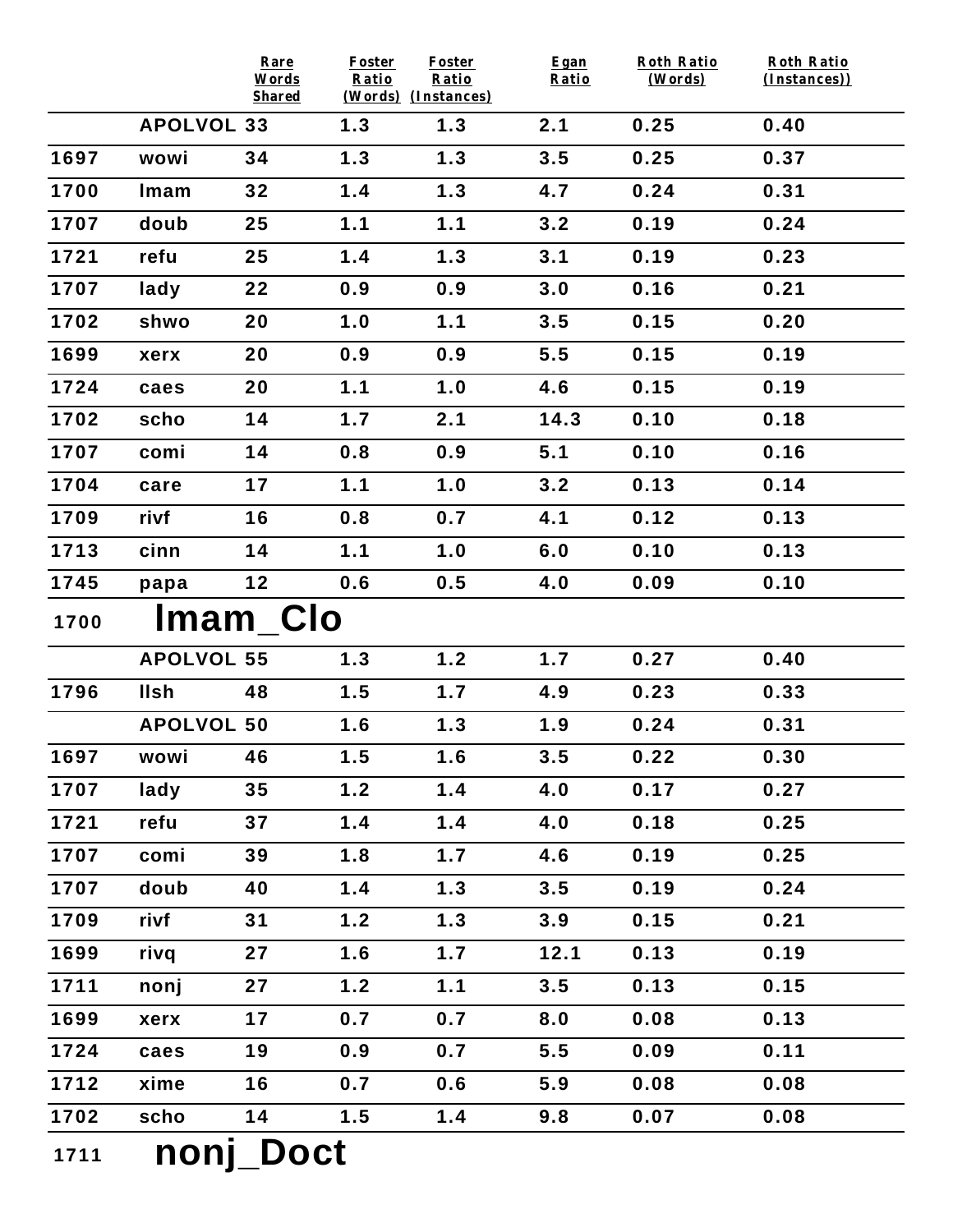|      |                   | Rare<br>Words | <b>Foster</b><br>Ratio | Foster<br>Ratio            | Egan<br>Ratio | <b>Roth Ratio</b><br>(Words) | <b>Roth Ratio</b><br>(Instances)) |
|------|-------------------|---------------|------------------------|----------------------------|---------------|------------------------------|-----------------------------------|
|      | <b>APOLVOL 87</b> | <b>Shared</b> | 1.7                    | (Words) (Instances)<br>1.8 | 1.9           | 0.36                         | 0.64                              |
|      | <b>APOLVOL 73</b> |               | 1.6                    | 1.8                        | 2.6           | 0.30                         | 0.57                              |
| 1745 |                   |               | 1.7                    | 1.8                        | 5.5           | 0.22                         | 0.34                              |
|      | papa              | 53            |                        |                            |               |                              |                                   |
| 1724 | caes              | 45            | 1.7                    | 1.8                        | 5.4           | 0.19                         | 0.27                              |
| 1721 | refu              | 47            | 1.6                    | 1.5                        | 3.3           | 0.19                         | 0.24                              |
| 1702 | shwo              | 43            | 1.7                    | 1.6                        | 3.2           | 0.18                         | 0.23                              |
| 1712 | xime              | 37            | 1.4                    | 1.6                        | 5.4           | 0.15                         | 0.21                              |
| 1707 | doub              | 37            | 1.3                    | 1.3                        | 3.1           | 0.15                         | 0.19                              |
| 1709 | rivf              | 33            | 1.3                    | 1.2                        | 3.5           | 0.14                         | 0.19                              |
| 1713 | cinn              | 33            | 1.7                    | 1.5                        | 6.3           | 0.14                         | 0.17                              |
| 1700 | Imam              | 32            | 1.4                    | 1.4                        | 3.8           | 0.13                         | 0.17                              |
| 1796 | <b>Ilsh</b>       | 32            | 1.3                    | 1.2                        | 3.2           | 0.13                         | 0.16                              |
| 1704 | care              | 25            | 1.1                    | 1.3                        | 3.7           | 0.10                         | 0.15                              |
| 1699 | rivq              | 10            | 1.0                    | 0.9                        | 9.1           | 0.04                         | 0.05                              |
| 1745 |                   | papa_Pand     |                        |                            |               |                              |                                   |
|      | <b>APOLVOL 92</b> |               | 1.8                    | 1.9                        | 1.6           | 0.34                         | 0.56                              |
| 1724 | caes              | 86            | 1.7                    | 1.6                        | 5.7           | 0.32                         | 0.46                              |
|      | <b>APOLVOL 67</b> |               | 1.7                    | 1.8                        | 2.0           | 0.25                         | 0.38                              |
| 1712 | xime              | 61            | 1.7                    | 1.7                        | 6.3           | 0.23                         | 0.33                              |
| 1713 | cinn              | 52            | 2.1                    | 2.3                        | 7.2           | 0.19                         | 0.28                              |
| 1699 | xerx              | 51            | 1.6                    | 1.5                        | 5.3           | 0.19                         | 0.24                              |
| 1711 | nonj              | 41            | 1.8                    | 1.7                        | 3.2           | 0.15                         | 0.18                              |
| 1721 | refu              | 37            | 1.5                    | 1.4                        | 2.8           | 0.14                         | 0.15                              |
| 1796 | <b>Ilsh</b>       | 29            | 1.5                    | 1.5                        | 2.9           | 0.11                         | 0.13                              |
| 1707 | lady              | 31            | 1.5                    | 1.4                        | 2.4           | 0.12                         | 0.13                              |
| 1704 | care              | 26            | 1.8                    | 2.0                        | 3.4           | 0.10                         | 0.12                              |
| 1707 | doub              | 26            | 1.4                    | 1.4                        | 2.9           | 0.10                         | 0.11                              |
| 1707 | comi              | 25            | 1.7                    | 1.6                        | 3.6           | 0.09                         | 0.11                              |
| 1700 | Imam              | 25            | 1.3                    | 1.2                        | 2.9           | 0.09                         | 0.10                              |
| 1699 | rivq              | 19            | 1.7                    | 1.6                        | 8.1           | 0.07                         | 0.08                              |
| 1697 | wowi              | 16            | 1.0                    | 1.0                        | 2.4           | 0.06                         | 0.07                              |
| 1705 |                   | nero Pac      |                        |                            |               |                              |                                   |

hein Lac  $\overline{1}$  /  $\overline{0}$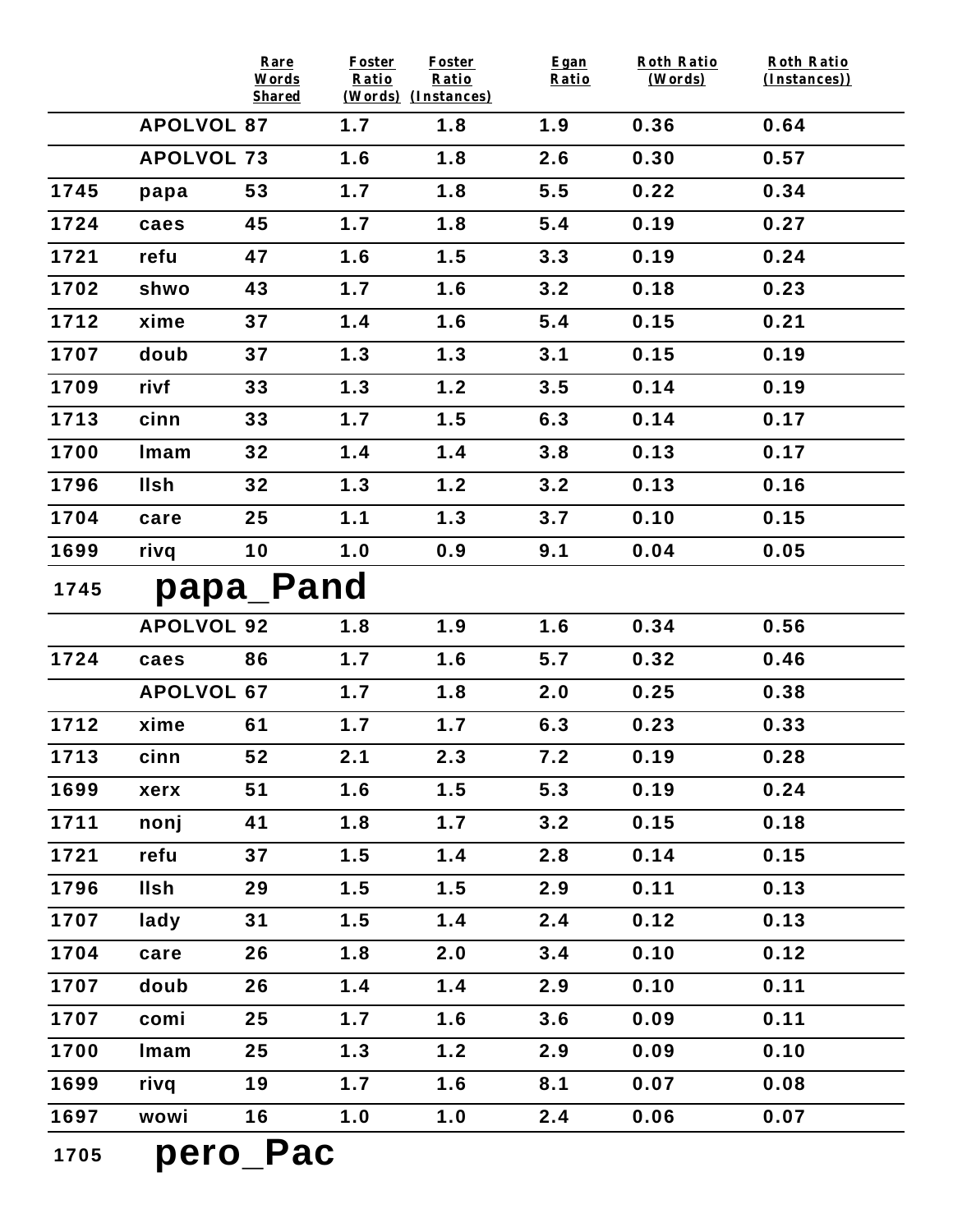|      |                   | Rare<br>Words | <b>Foster</b><br>Ratio | <b>Foster</b><br>Ratio | Egan<br>Ratio | <b>Roth Ratio</b><br>(Words) | <b>Roth Ratio</b><br>(Instances)) |
|------|-------------------|---------------|------------------------|------------------------|---------------|------------------------------|-----------------------------------|
|      |                   | <b>Shared</b> |                        | (Words) (Instances)    |               |                              |                                   |
| 1745 | papa              | 83            | 1.4                    | 1.5                    | 5.3           | 0.32                         | 0.46                              |
|      | <b>APOLVOL 72</b> |               | 1.5                    | 1.5                    | 1.7           | 0.28                         | 0.44                              |
| 1724 | caes              | 75            | 1.3                    | 1.3                    | 5.4           | 0.29                         | 0.44                              |
| 1712 | xime              | 67            | 1.2                    | 1.4                    | 6.4           | 0.26                         | 0.41                              |
| 1699 | xerx              | 72            | 1.4                    | 1.5                    | 5.8           | 0.28                         | 0.39                              |
|      | <b>APOLVOL 55</b> |               | 1.4                    | 1.5                    | 1.9           | 0.21                         | 0.32                              |
| 1713 | cinn              | 48            | 1.2                    | 1.1                    | 5.9           | 0.18                         | 0.24                              |
| 1707 | lady              | 45            | 1.3                    | 1.3                    | 2.9           | 0.17                         | 0.21                              |
| 1796 | <b>Ilsh</b>       | 43            | 1.4                    | 1.4                    | 3.1           | 0.16                         | 0.20                              |
| 1700 | Imam              | 37            | 1.3                    | 1.4                    | 3.7           | 0.14                         | 0.18                              |
| 1711 | nonj              | 32            | 1.1                    | 1.2                    | 3.6           | 0.12                         | 0.16                              |
| 1709 | rivf              | 30            | 1.3                    | 1.4                    | 3.6           | 0.11                         | 0.15                              |
| 1697 | wowi              | 30            | 1.1                    | 1.2                    | 3.0           | 0.11                         | 0.14                              |
| 1704 | care              | 30            | 1.4                    | 1.3                    | 2.8           | 0.11                         | 0.13                              |
| 1707 | comi              | 28            | 1.6                    | 1.4                    | 3.3           | 0.11                         | 0.11                              |
| 1707 | doub              | 27            | 1.1                    | 0.9                    | 2.5           | 0.10                         | 0.11                              |
| 1699 | rivq              | 22            | 1.3                    | 1.3                    | 7.6           | 0.08                         | 0.10                              |
| 1721 | refu Wit          |               |                        |                        |               |                              |                                   |
|      | <b>APOLVOL 37</b> |               | 1.2                    | 1.2                    | 2.4           | 0.28                         | 0.46                              |
|      | <b>APOLVOL 37</b> |               | 0.9                    | 0.8                    | 1.8           | 0.28                         | 0.43                              |
| 1709 | rivf              | 33            | 1.7                    | 1.6                    | 4.4           | 0.25                         | 0.34                              |
| 1707 | doub              | 26            | 1.1                    | 1.2                    | 3.8           | 0.19                         | 0.28                              |
| 1697 | wowi              | 21            | 1.2                    | 1.4                    | 3.5           | 0.16                         | 0.25                              |
| 1711 | nonj              | 23            | 1.1                    | 1.1                    | 3.3           | 0.17                         | 0.22                              |
| 1699 | rivq              | 15            | 1.4                    | 1.9                    | 13.6          | 0.11                         | 0.20                              |
| 1796 | <b>Ilsh</b>       | 22            | 1.3                    | 1.1                    | 2.9           | 0.16                         | 0.19                              |
| 1704 | care              | 19            | 1.2                    | 1.3                    | 3.6           | 0.14                         | 0.18                              |
| 1702 | shwo              | 15            | 1.0                    | 1.0                    | 2.9           | 0.11                         | 0.15                              |
| 1713 | cinn              | 11            | 0.9                    | 1.1                    | 7.2           | 0.08                         | 0.13                              |
| 1699 | xerx              | 14            | 0.9                    | 0.7                    | 4.8           | 0.10                         | 0.11                              |
| 1712 | xime              | 12            | 0.8                    | 0.7                    | 5.5           | 0.09                         | 0.10                              |
| 1709 | rivf              | <b>Sim</b>    |                        |                        |               |                              |                                   |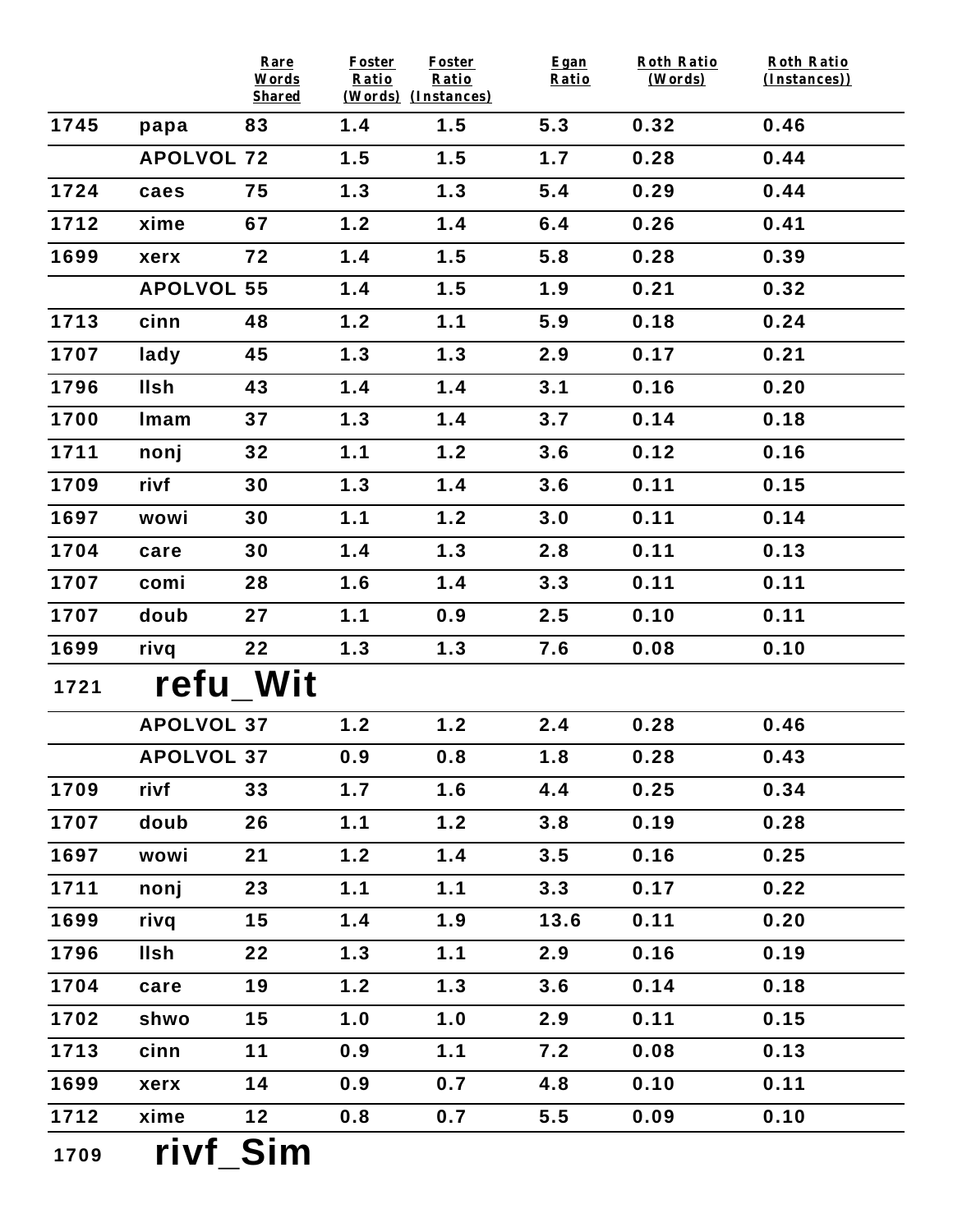|      |                   | Rare<br>Words | <b>Foster</b><br>Ratio | <b>Foster</b><br>Ratio     | Egan<br>Ratio | <b>Roth Ratio</b><br>(Words) | <b>Roth Ratio</b><br>(Instances)) |
|------|-------------------|---------------|------------------------|----------------------------|---------------|------------------------------|-----------------------------------|
|      | <b>APOLVOL 31</b> | <b>Shared</b> | 1.4                    | (Words) (Instances)<br>1.5 | 1.9           | 0.36                         | 0.60                              |
| 1707 | doub              | 26            | 1.4                    | 1.4                        | 3.4           | 0.30                         | 0.40                              |
|      | <b>APOLVOL 18</b> |               | 1.0                    | 1.1                        | 1.9           | 0.21                         | 0.31                              |
| 1721 | refu              | 21            | 1.2                    | 1.2                        | 3.2           | 0.24                         | 0.30                              |
| 1700 | Imam              | 19            | 1.2                    | 1.2                        | 4.0           | 0.22                         | 0.29                              |
| 1707 | comi              | 18            | 1.3                    | 1.2                        | 3.8           | 0.21                         | 0.28                              |
| 1707 | lady              | 19            | 1.1                    | 1.0                        | 2.9           | 0.22                         | 0.27                              |
| 1796 | llsh              | 19            | 1.2                    | 1.2                        | 2.8           | 0.22                         | 0.26                              |
| 1704 |                   | 15            | 1.2                    | 1.2                        | 3.4           | 0.17                         | 0.23                              |
|      | care              |               |                        | 0.9                        |               |                              |                                   |
| 1697 | wowi              | 14            | 0.8                    |                            | 3.0           | 0.16                         | 0.22                              |
| 1711 | nonj              | 13            | 0.9                    | 0.8                        | 3.3           | 0.15                         | 0.19                              |
| 1699 | xerx              | 12            | 1.0                    | 0.9                        | 5.1           | 0.14                         | 0.17                              |
| 1712 | xime              | 10            | 0.9                    | 0.8                        | 4.7           | 0.12                         | 0.14                              |
| 1699 | rivq              | Al            |                        |                            |               |                              |                                   |
|      | <b>APOLVOL 62</b> |               | 1.3                    | 1.2                        | 1.7           | 0.21                         | 0.29                              |
| 1699 | xerx              | 56            | 1.5                    | 1.5                        | 7.0           | 0.19                         | 0.28                              |
| 1700 | Imam              | 54            | 1.4                    | 1.5                        | 4.1           | 0.18                         | 0.24                              |
| 1707 | doub              | 51            | 1.3                    | 1.3                        | 3.6           | 0.17                         | 0.24                              |
| 1724 | caes              | 48            | 1.4                    | 1.4                        | 5.7           | 0.16                         | 0.23                              |
| 1745 | papa              | 51            | 1.5                    | 1.3                        | 4.9           | 0.17                         | 0.21                              |
| 1697 | wowi              | 44            | 1.2                    | $1.2$                      | 3.3           | 0.15                         | 0.20                              |
| 1705 | pero              | 41            | 1.4                    | 1.4                        | 5.9           | 0.14                         | 0.20                              |
| 1702 | shwo              | 47            | 1.3                    | 1.3                        | 3.5           | 0.16                         | 0.18                              |
|      | <b>APOLVOL 42</b> |               | 1.3                    | 1.2                        | 1.6           | 0.14                         | 0.17                              |
| 1712 | xime              | 34            | 1.2                    | 1.3                        | 5.1           | 0.11                         | 0.15                              |
| 1707 | lady              | 33            | 1.1                    | 1.1                        | 3.3           | 0.11                         | 0.15                              |
| 1721 | refu              | 36            | 1.1                    | 1.1                        | 3.2           | 0.12                         | 0.14                              |
| 1704 | care              | 28            | 1.1                    | 1.3                        | 3.6           | 0.09                         | 0.13                              |
| 1713 | cinn              | 27            | 1.3                    | 1.4                        | 8.0           | 0.09                         | 0.13                              |
| 1707 | comi              | 32            | 1.1                    | 1.1                        | 4.1           | 0.11                         | 0.12                              |
| 1711 | nonj              | 28            | 1.3                    | 1.2                        | 2.9           | 0.09                         | 0.10                              |
| 1702 | scho              | 17            | 1.4                    | 1.6                        | 12.2          | 0.06                         | 0.08                              |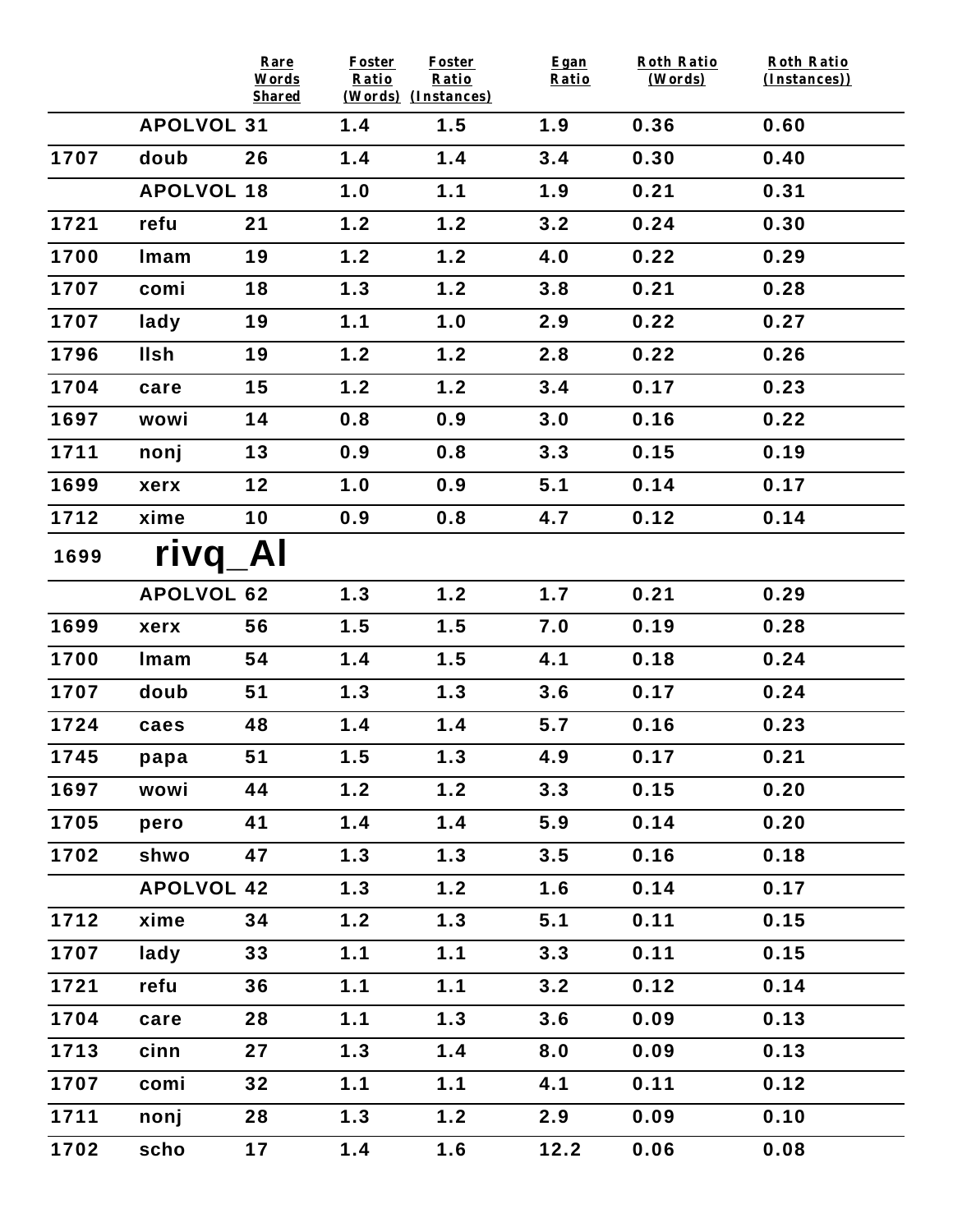|      |                   | Rare<br>Words             | <b>Foster</b><br>Ratio | <b>Foster</b><br>Ratio | Egan<br>Ratio | <b>Roth Ratio</b><br>(Words) | <b>Roth Ratio</b><br>(Instances)) |
|------|-------------------|---------------------------|------------------------|------------------------|---------------|------------------------------|-----------------------------------|
| 1702 |                   | <b>Shared</b><br>scho_Maj | (Words) (Instances)    |                        |               |                              |                                   |
| 1697 | wowi              | 46                        | 1.1                    | 1.0                    | 4.3           | 0.63                         | 0.88                              |
| 1699 | rivq              | 13                        | 2.2                    | 2.9                    | 16.6          | 0.18                         | 0.38                              |
| 1709 | rivf              | 10                        | 1.0                    | 1.8                    | 7.3           | 0.14                         | 0.37                              |
| 1796 | <b>Ilsh</b>       | 15                        | 1.2                    | 1.3                    | 4.2           | 0.21                         | 0.33                              |
|      | <b>APOLVOL 17</b> |                           | 1.4                    | 1.1                    | 1.3           | 0.23                         | 0.29                              |
| 1700 | Imam              | 16                        | 1.6                    | 1.6                    | 3.7           | 0.22                         | 0.26                              |
| 1721 | refu              | 12                        | 1.5                    | 1.6                    | 3.4           | 0.16                         | 0.23                              |
| 1702 | shwo              | 11                        | 1.1                    | 1.1                    | 4.1           | 0.15                         | 0.19                              |
| 1702 |                   | shwo_DMa                  |                        |                        |               |                              |                                   |
| 1700 | Imam              | 48                        | 1.4                    | 1.6                    | 4.8           | 0.25                         | 0.39                              |
|      | <b>APOLVOL 48</b> |                           | 1.5                    | 1.5                    | 1.9           | 0.25                         | 0.38                              |
|      | <b>APOLVOL 45</b> |                           | 1.2                    | 1.2                    | 1.5           | 0.24                         | 0.36                              |
| 1709 | rivf              | 46                        | 1.4                    | 1.5                    | 4.1           | 0.24                         | 0.36                              |
| 1796 | <b>Ilsh</b>       | 40                        | 1.3                    | 1.5                    | 3.7           | 0.21                         | 0.30                              |
| 1697 | wowi              | 40                        | 1.3                    | 1.4                    | 3.3           | 0.21                         | 0.28                              |
| 1707 | doub              | 43                        | 1.4                    | 1.3                    | 2.9           | 0.23                         | 0.28                              |
| 1721 | refu              | 37                        | 1.5                    | 1.5                    | 3.1           | 0.19                         | 0.24                              |
| 1707 | lady              | 35                        | 1.0                    | 1.0                    | 2.9           | 0.18                         | 0.23                              |
| 1699 | rivq              | 24                        | 1.2                    | 1.6                    | 11.8          | 0.13                         | 0.21                              |
| 1711 | nonj              | 25                        | 0.8                    | 0.8                    | 3.6           | 0.13                         | 0.17                              |
| 1699 | xerx              | 22                        | 1.0                    | 1.1                    | 5.6           | 0.12                         | 0.16                              |
| 1707 | comi              | 25                        | 1.2                    | 1.0                    | 3.3           | 0.13                         | 0.15                              |
| 1705 | pero              | 20                        | 0.9                    | 0.9                    | 5.8           | 0.10                         | 0.14                              |
| 1704 | care              | 21                        | 0.9                    | 0.9                    | 3.0           | 0.11                         | 0.14                              |
| 1712 | xime              | 21                        | 1.0                    | 0.9                    | 4.3           | 0.11                         | 0.13                              |
| 1702 | scho              | 17                        | 1.6                    | 1.4                    | 8.4           | 0.09                         | 0.09                              |
| 1713 | cinn              | 11                        | 0.7                    | 0.8                    | 8.5           | 0.06                         | 0.08                              |
| 1697 |                   | wowi Lon                  |                        |                        |               |                              |                                   |
|      | <b>APOLVOL 89</b> |                           | 1.8                    | 1.9                    | 1.7           | 0.31                         | 0.50                              |
|      | <b>APOLVOL 75</b> |                           | 2.0                    | 2.1                    | 2.0           | 0.26                         | 0.40                              |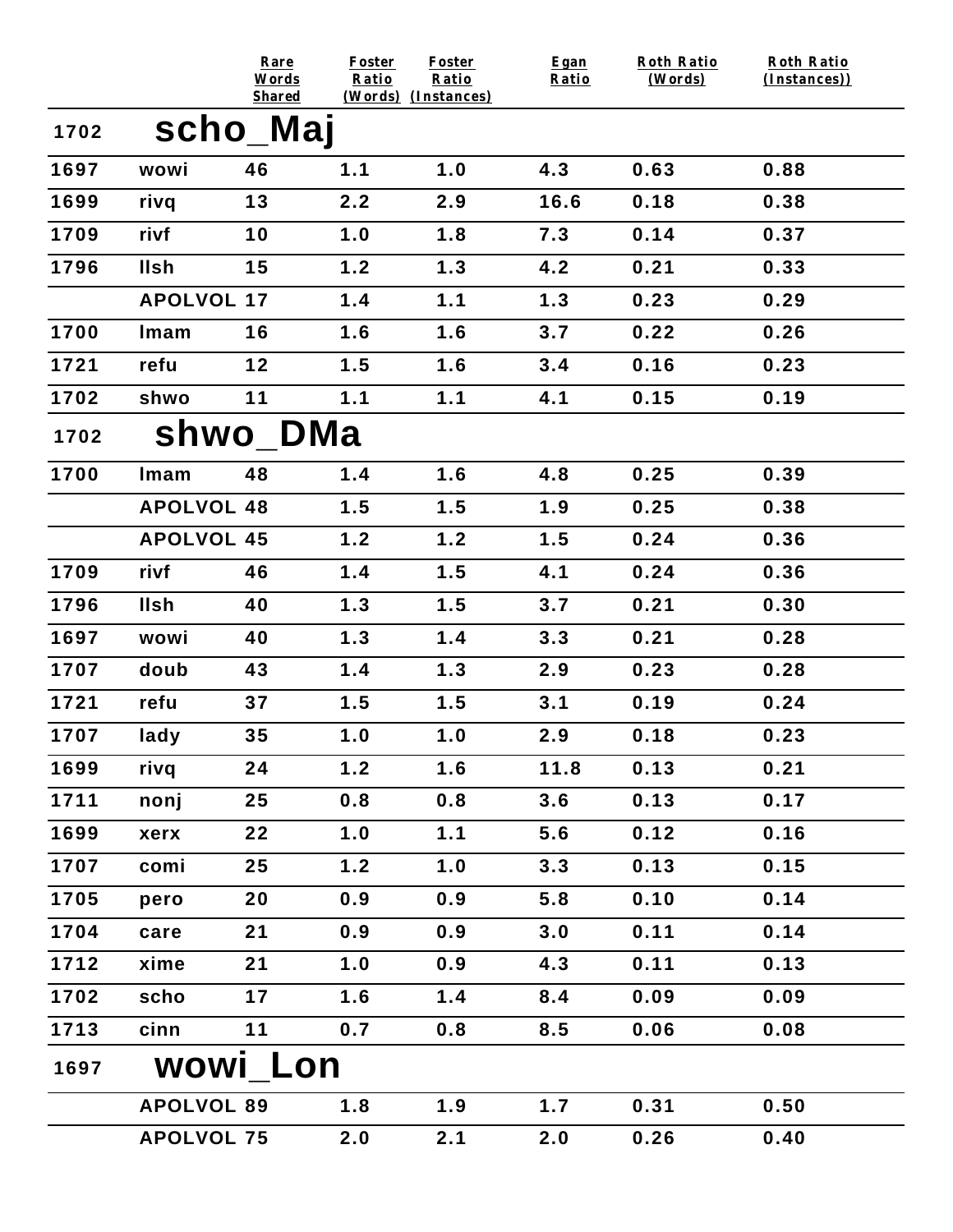|      |                   | Rare<br>Words<br><b>Shared</b> | Foster<br>Ratio | <b>Foster</b><br>Ratio<br>(Words) (Instances) | Egan<br>Ratio | <b>Roth Ratio</b><br>(Words) | <b>Roth Ratio</b><br>(Instances)) |
|------|-------------------|--------------------------------|-----------------|-----------------------------------------------|---------------|------------------------------|-----------------------------------|
| 1796 | <b>Ilsh</b>       | 69                             | 1.5             | 1.4                                           | 3.5           | 0.24                         | 0.30                              |
| 1707 | doub              | 63                             | 1.5             | 1.6                                           | 3.6           | 0.22                         | 0.29                              |
| 1707 | lady              | 63                             | 1.5             | 1.4                                           | 3.1           | 0.22                         | 0.27                              |
| 1707 | comi              | 51                             | 1.6             | 1.7                                           | 4.3           | 0.18                         | 0.25                              |
| 1721 | refu              | 51                             | 1.5             | 1.6                                           | 3.3           | 0.18                         | 0.24                              |
| 1699 | xerx              | 52                             | 1.5             | 1.5                                           | 5.4           | 0.18                         | 0.23                              |
| 1709 | rivf              | 47                             | 1.3             | 1.1                                           | 3.6           | 0.16                         | 0.21                              |
| 1711 | nonj              | 46                             | 1.4             | 1.3                                           | 3.5           | 0.16                         | 0.20                              |
| 1702 | shwo              | 46                             | 1.3             | 1.2                                           | 3.4           | 0.16                         | 0.20                              |
| 1745 | papa              | 44                             | 1.5             | 1.5                                           | 5.0           | 0.15                         | 0.20                              |
| 1724 | caes              | 41                             | 1.4             | 1.3                                           | 4.7           | 0.14                         | 0.18                              |
| 1712 | xime              | 38                             | 1.6             | 1.5                                           | 4.4           | 0.13                         | 0.15                              |
| 1713 | cinn              | 28                             | 1.5             | 1.6                                           | 6.6           | 0.10                         | 0.14                              |
| 1699 | rivq              | 28                             | 1.2             | 1.3                                           | 10.4          | 0.10                         | 0.13                              |
| 1704 | care              | 31                             | 1.1             | 0.9                                           | 3.5           | 0.11                         | 0.12                              |
| 1702 | scho              | 21                             | 0.4             | 0.4                                           | 8.8           | 0.07                         | 0.09                              |
| 1712 |                   | xime_Alv                       |                 |                                               |               |                              |                                   |
| 1745 | papa              | 55                             | 1.3             | 1.4                                           | 6.0           | 0.34                         | 0.54                              |
|      | <b>APOLVOL 52</b> |                                | 1.5             | 1.6                                           | 1.7           | 0.32                         | 0.51                              |
| 1724 | caes              | 54                             | 1.2             | 1.2                                           | 5.8           | 0.34                         | 0.48                              |
|      | <b>APOLVOL 37</b> |                                | 1.4             | 1.5                                           | 1.9           | 0.23                         | 0.33                              |
| 1705 | pero              | 42                             | 1.2             | 1.0                                           | 5.3           | 0.26                         | 0.32                              |
| 1699 | xerx              | 35                             | 1.2             | 1.2                                           | 5.3           | 0.22                         | 0.29                              |
| 1713 | cinn              | 30                             | 1.2             | 1.2                                           | 7.1           | 0.19                         | 0.25                              |
| 1711 | nonj              | 28                             | 1.3             | 1.2                                           | 3.3           | 0.17                         | 0.21                              |
| 1700 | Imam              | 24                             | 1.3             | 1.3                                           | 4.1           | 0.15                         | 0.19                              |
| 1709 | rivf              | 21                             | 1.4             | 1.5                                           | 3.5           | 0.13                         | 0.17                              |
| 1721 | refu              | 21                             | 1.1             | 1.1                                           | 3.2           | 0.13                         | 0.16                              |
| 1707 | lady              | 19                             | 0.9             | 0.9                                           | 2.9           | 0.12                         | 0.14                              |
| 1707 | comi              | 18                             | 1.6             | 1.5                                           | 2.9           | 0.11                         | 0.12                              |
| 1707 | doub              | 15                             | 0.9             | 0.9                                           | 2.6           | 0.09                         | 0.11                              |
| 1699 | rivq              | $12$                           | 1.1             | 1.4                                           | 10.1          | 0.07                         | 0.10                              |